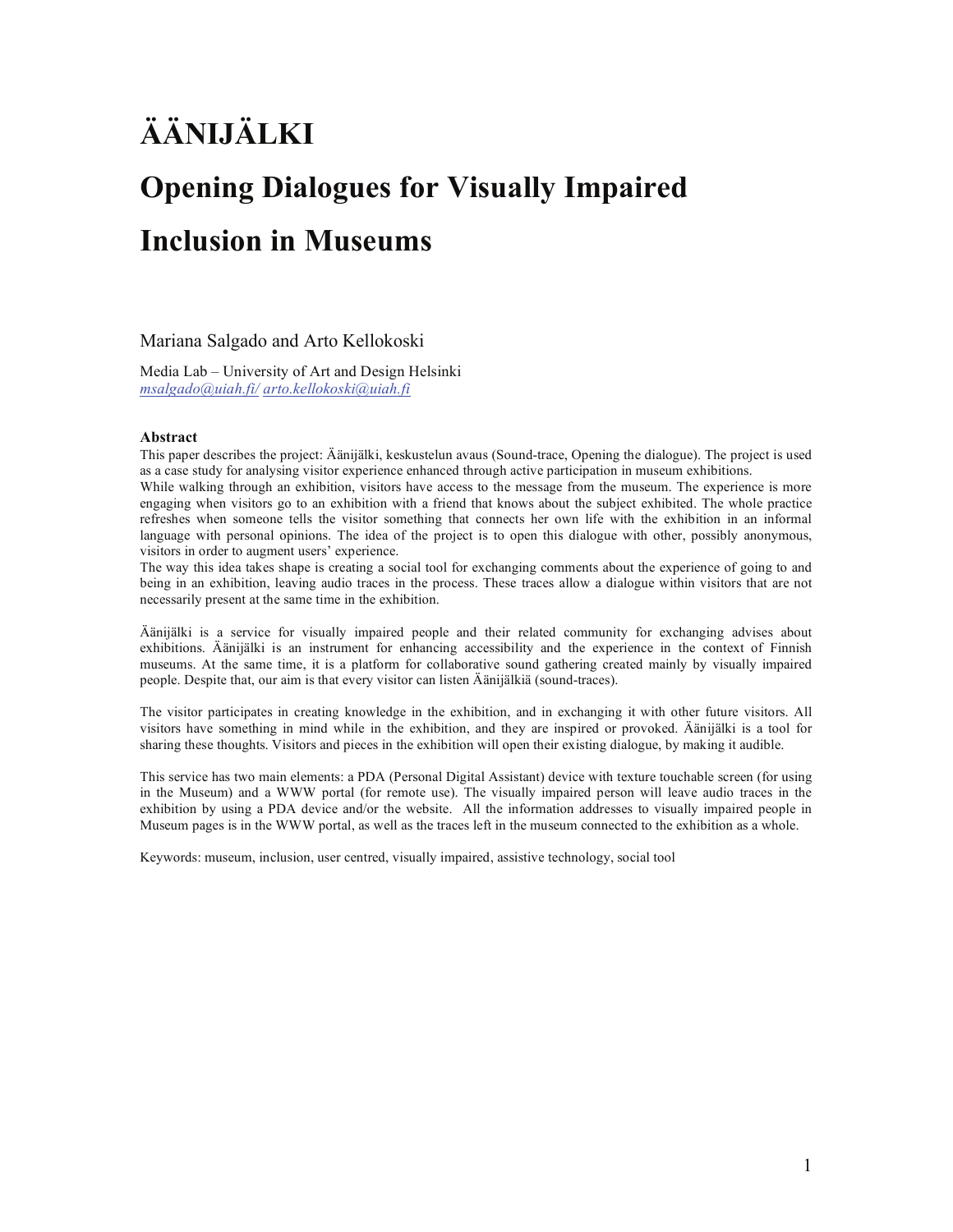# **1. Introduction**

After our observations, we found out that visually impaired people are interested in going to museums and exhibitions in general, but they do not have the information they would need in order to enjoy a visit. This information is related to accessibility issues as well as about opportunities for them to enjoy the exhibition. They are an excluded community not fully taken into consideration while designing exhibitions (e.g., there is no a feedback board where they could exchange comments about exhibitions).

On the other side, we wanted to know how do visually impaired people "visualize" and bring visually impaired people's world closer to the sighted people's world by providing descriptions and comments. Thus, we create a tool for visually impaired people and their related community (e.g. friends, family and workmates), for them to use for exchanging advices about exhibitions.

*"How can a blind person from birth form in his mind the idea of figures? I think that the movement of his body, the successive existence of his hand in different places, the non-interruptive sensation of a body passing through his fingers, give him the notion of direction.*"  $(1)^1$ 

Äänijälki is a project about creating a service that Finnish museums could offer to visually impaired people and their related community. This first phase of the project is done in collaboration with Ateneum Museum<sup>2</sup>, The Finnish National Art Gallery, in Helsinki**.** 

Äänijälki will be used for sharing hints about the experience of going to and being in an exhibition. The goal is to motivate visually impaired people to visit museums by providing a tool to get information about museum spaces and exhibitions, with their "comments".

Äänijälki consists of creating a platform for collaborative audio gathering of people's comments related to the museum exhibition.

This service has two main elements: a PDA (Personal Digital Assistant) device with texture touchable screen (for using in the Museum) and a WWW portal (for remote use). The visually impaired person will leave audio traces in the exhibition by using a PDA device and/or the website. They can also access other visitors' comments, and museum's experts through earphones from the PDA.

All the information addressed to visually impaired people in museum pages, is in the WWW portal, as well as the traces left in the museum connected to the exhibition as a whole and to accessibility issues.

Äänijälki is a multi-user system that has a simple interface and requires no training. People coming in groups to the museum can record a part of their conversation, and share the listening of traces left by others.

# **2. Background**

This initiative was born after coordinating a usability test study in the context of the Museum of Cultures in Helsinki for improving the interface of the Digital Facsimile of

 1 Mariana Salgado did the free translation from French to English.

<sup>&</sup>lt;sup>2</sup> Ateneum; www.ateneum.fi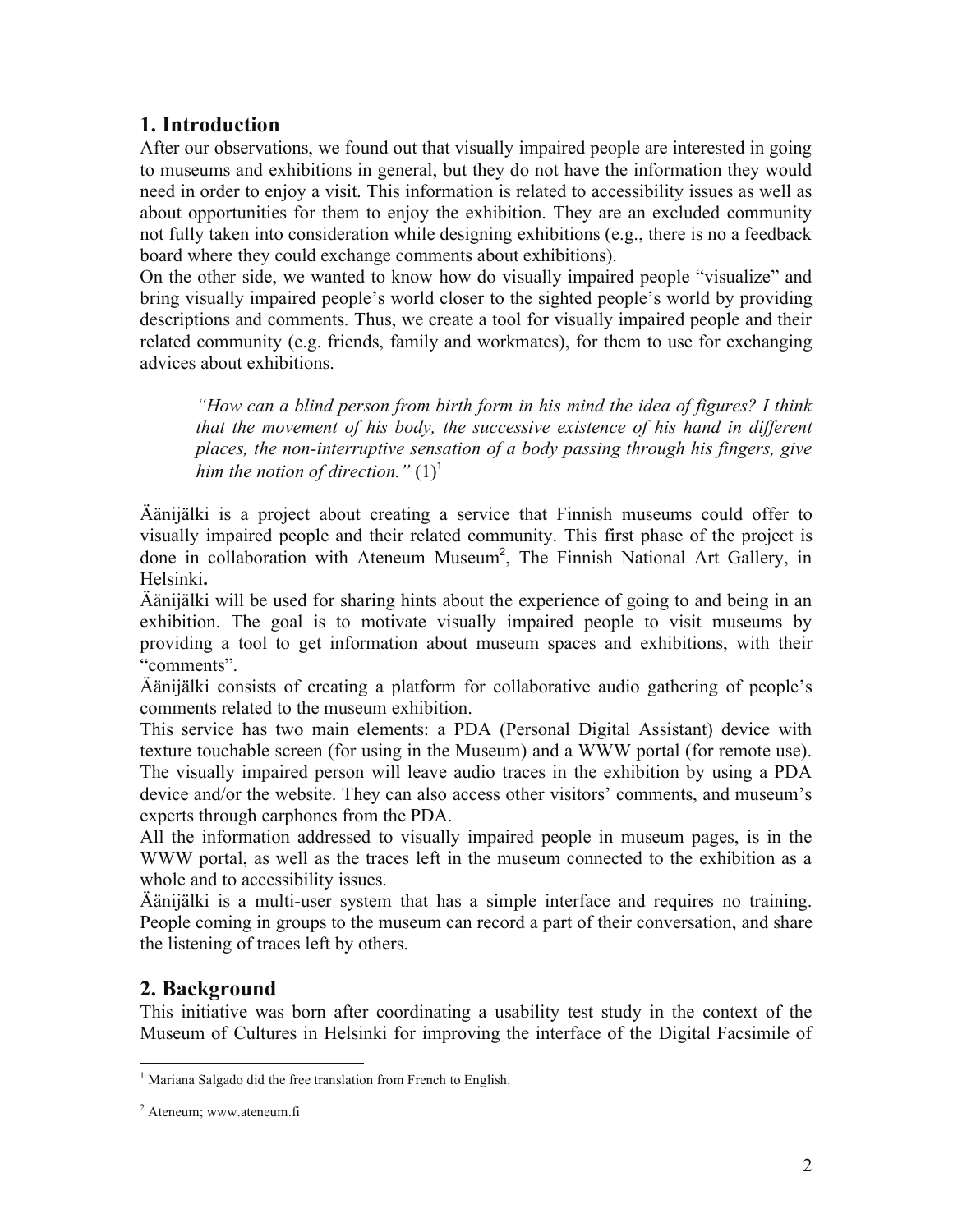the Map of Mexico 1550. Many visitors had very interesting comments about the Map. Some of them were Mexicans and had comments related to the city and the places where they have been. One expert in the Map came and had a lot to tell about the history of the document. A researcher in our team had a lot to add about how they took the photographs and how the map is conserved in the Museum in Uppsala. Others were anthropologists and had other points of views. The Map was alive while listening to them, their impressions, stories, and reactions!

An exhibition is a unique opportunity to collect data about the items, personal stories, questions, jokes, recommendations, etc. This is why the content of *Äänijälki* are visitors' comments.

## **3. Process**

In the beginning of the development of this project we decided to make accessible the exhibition's information in the Museum, and remotely (e.g. from home or workplace). The idea behind this was to make available all necessary details about an exhibition beforehand, since visually impaired visitors need information about accessibility issues, and the museum experience before the visit. In one visit to a museum with a visually impaired person, she noticed that she would not have gone to the museum we proposed because she didn't know there were so much hands-on experiences in it. It was important for us to make Äänijälki available for all blind and visually impaired persons. This is why we never experiment with Braille based applications. In this way, people that have only recently lost their sight can use this tool.

The metaphor of a compass helps to visualize directions for different implementations and technology involved. We analysed these options during the process of defining this project. A key issue in our discussions was how to make the data gathered accessible. Some ideas about managing the traces that visitors leave in the museums are in Figure 1.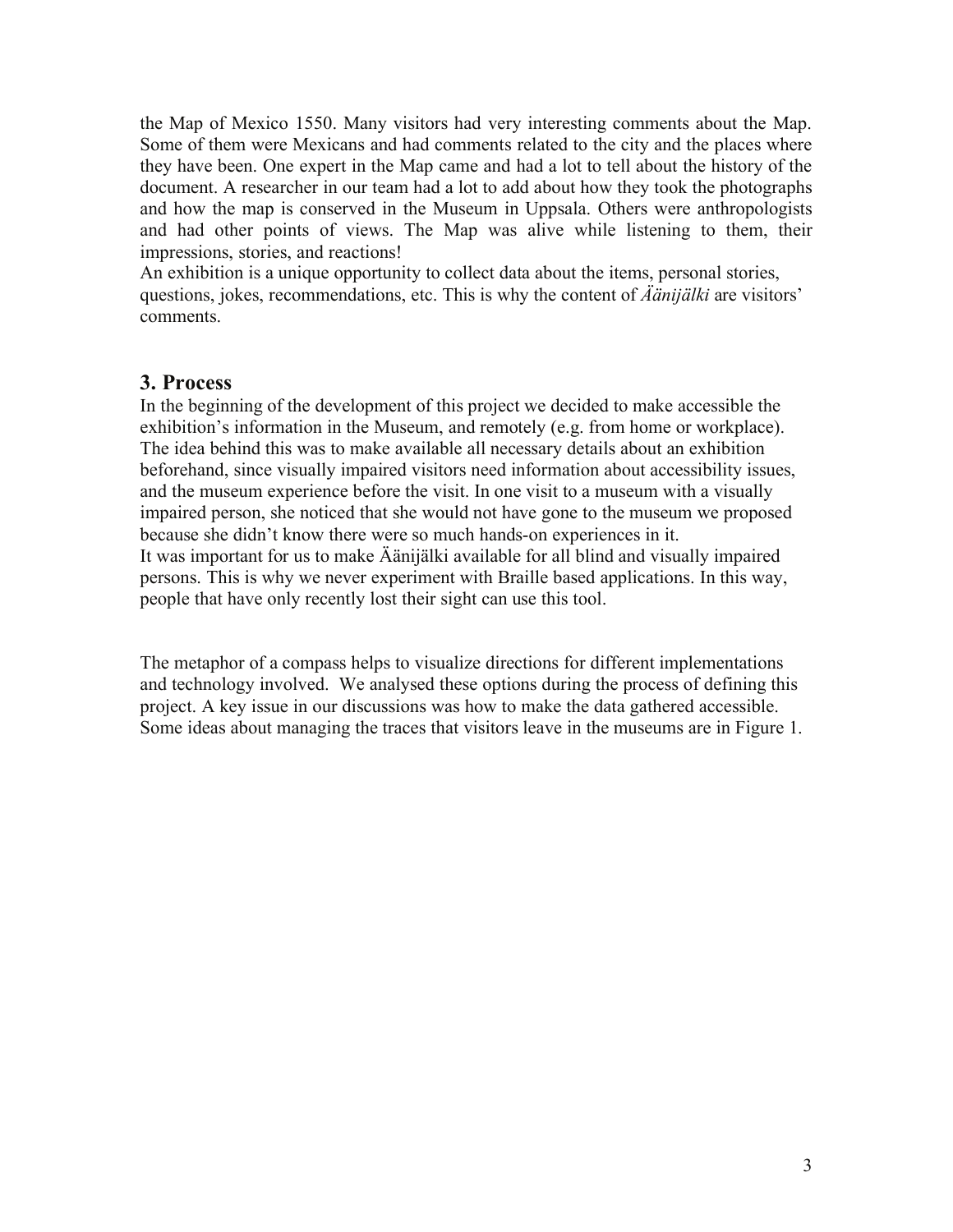Defining this project implied several testing periods. Our design approach was usercentred and used a number of methodologies.

We experimented with a touchable-screen with texture for a desk terminal when considering the possibility to install a computer in an isolated place *inside the museums.*  Tests of the prototype were done in the Media Lab, with sighted people that had their eyes covered. The prototype only worked by having someone behind-the-scenes who is pulling the levers and flipping the switches, in our case copying the testers behaviour in the computer. This allowed testing of an interface concept before the system was fully working. This type of technique is called the Wizard of Oz. (2)

Everybody could easily understand and use the prototype. Although the test was successful, we considered that the idea of a separate place inside the museum is not a right concept while considering inclusion. Moreover, we thought that it is beneficial for our concept to have a mobile device in order to enhance accessibility, and comments related to specific items.

During this test we realized that the content was important for the participants. The fact of having only two comments was a bit frustrating.

In order to clarify our goals, we used scenario-based methods. Scenarios are stories. They are stories about people and their activities. They are widely used in the field of software design for arrive to a common understanding of what are the user's activities, tasks and behaviours. (3). In these scenarios, we described different visitors situations, analyzing pros and cons of the tool.

Ateneum Museum gives permission to touch certain sculptures only to visually impaired persons. We went with visually impaired persons and a museum guide to create the content for our PDA device. The descriptions, we gathered from the visually impaired visitors, in order to produce the content for the prototype, are surprisingly visual. In the case of these sculptures in Ateneum Museum, sighted people can enjoy the traces that visually impaired people left in certain sculptures, after touching them. See figures 2- 3-4

For managing the information, in this phase of the project, we decided to do a time-line, that combines in a chronological order comments related to the building, the exhibition, and the pieces. The comments come in alteration from the visitors and from the museum guide.

The aim is to produce a tool that is user-centred and an example of both of Assistive technology and Universal design. Universal Design is the concept of designing products that are usable by all people, including people with disabilities. When applying Universal design, the aim is to improve the usability making the product suitable for people with disabilities. (4)

The next phase is to test the demo PDA application in Ateneum Museum and the WWW Portal. The testing will include in-depth interviews, semi structured interviews, and behavioral observation with visually impaired persons. The interviews will be held in Ateneum Museum and in people's houses when evaluating the WWW Portal.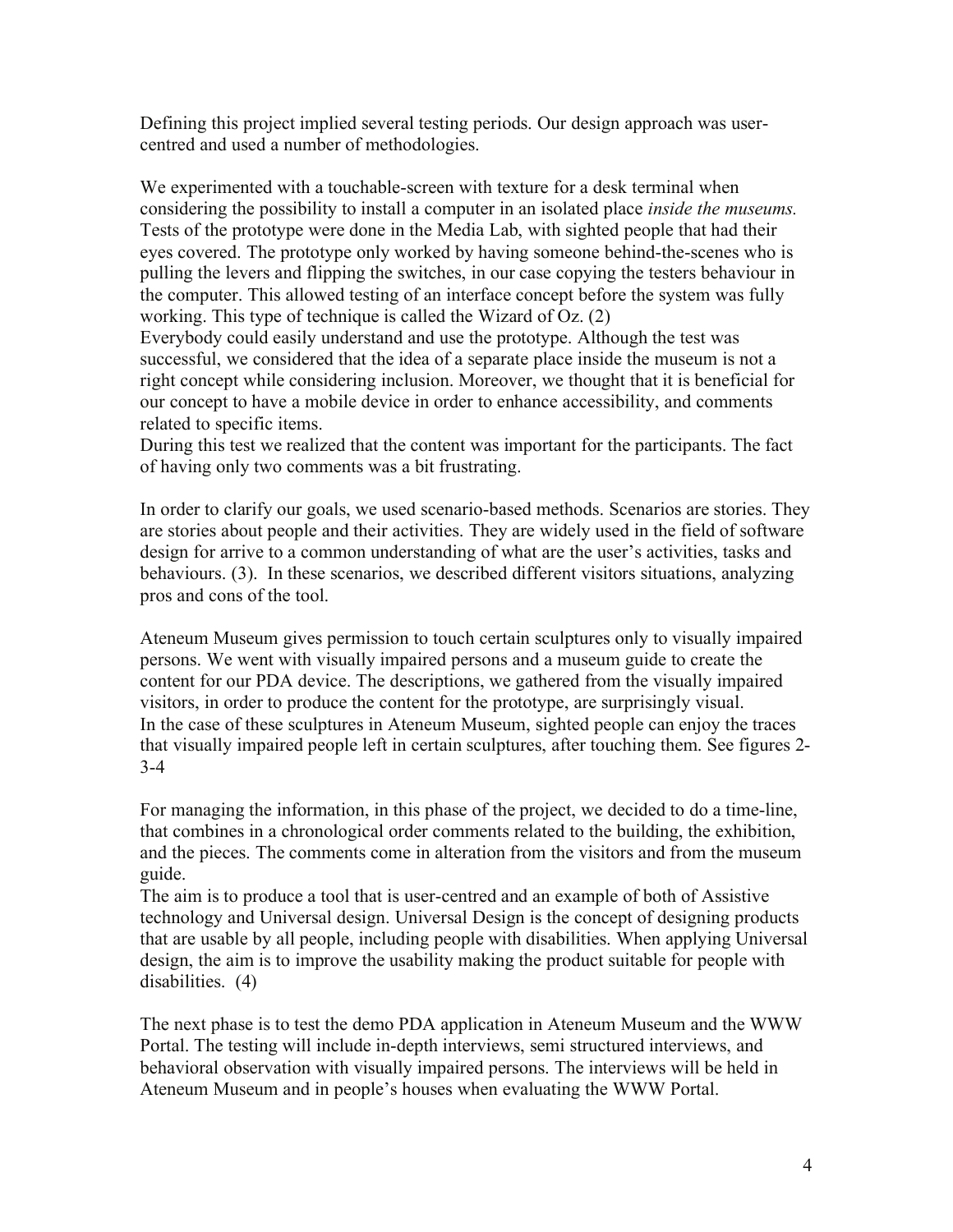# **4. Content**

The visually impaired people will be the co-authors together with the museums' experts of the content for both the PDA application and the web portal, leaving audio tracks during the visit. The content of these inputs relates to the exhibition, to the building, or to accessibility issues. The tracks could be "attached" to a certain piece, space or to the exhibition as a whole. That means that the comments will be reachable from certain places, and will relate to them. In the case of the remote dialogue, the comments are managed in the same way as inside the exhibition, making explicit the link between a comment and the referred item.

The content of Äänijälki is divided in two:

a) SHARE: content connected to experience of being in an exhibition that people like to share because it is nice to be "heard" and to give a comment.

b) ORIENTATION: content connected to the place, the real building of the museum and the accessibility. It has details that visual impaired people need for navigating and orientating inside the building and on their way to the museum.

Äänijälki in Ateneum Museum allows the following actions: a) listen and record the directions for arriving to a certain sculpture, toilet, cloakroom b) listen and record stories related to the sculptures, the building and the exhibition in general.

Äänijälki uses speech, because the goal is to present it as a natural component to visually impaired people, as Ubiquitous Computing where the aim is to make the technology invisible to the user. Also, speech is essential to enable systems to be used by disabled people and so is important for Universal Design. (4).

Technical resolutions have been explored for the device to use in the museum, using both mobile phones and PDA devices. We decided that a PDA is the appropriate solution. The current prototype uses the Hewlett-Packard iPAQ h5450.

The technical functionality consists from server and client side elements. Server side consists of database, server software and hardware. The client side of this service consists of a PDA and the client software in it. The client software contains necessary interfaces and hardware support to use the service and to communicate with the server. The main line of communication will be Wireless LAN. User positioning and recognition will be implemented using Bluetooth. Bluetooth stations are essential for each piece or room in the exhibition, so each area in the museum can be recognized as its own space, and can be identified through visitors' PDA (positioning).

The product is demonstrated by using Apache server, MySQL Database, PHPprogramming (server-side) and simple Flash-application in the Client side.

# **5. Dialogues**

The traces allow a dialogue within visitors that are not necessarily present at the same time in the exhibition. It is an exchange of ideas between future, past and present visitors to museums. Future visitors get to know about Äänijälki and even enter questions before the visit. Present visitors leave a comment in the moment of the visit. Past visitors can remember something and add it later, or they can even check for some information that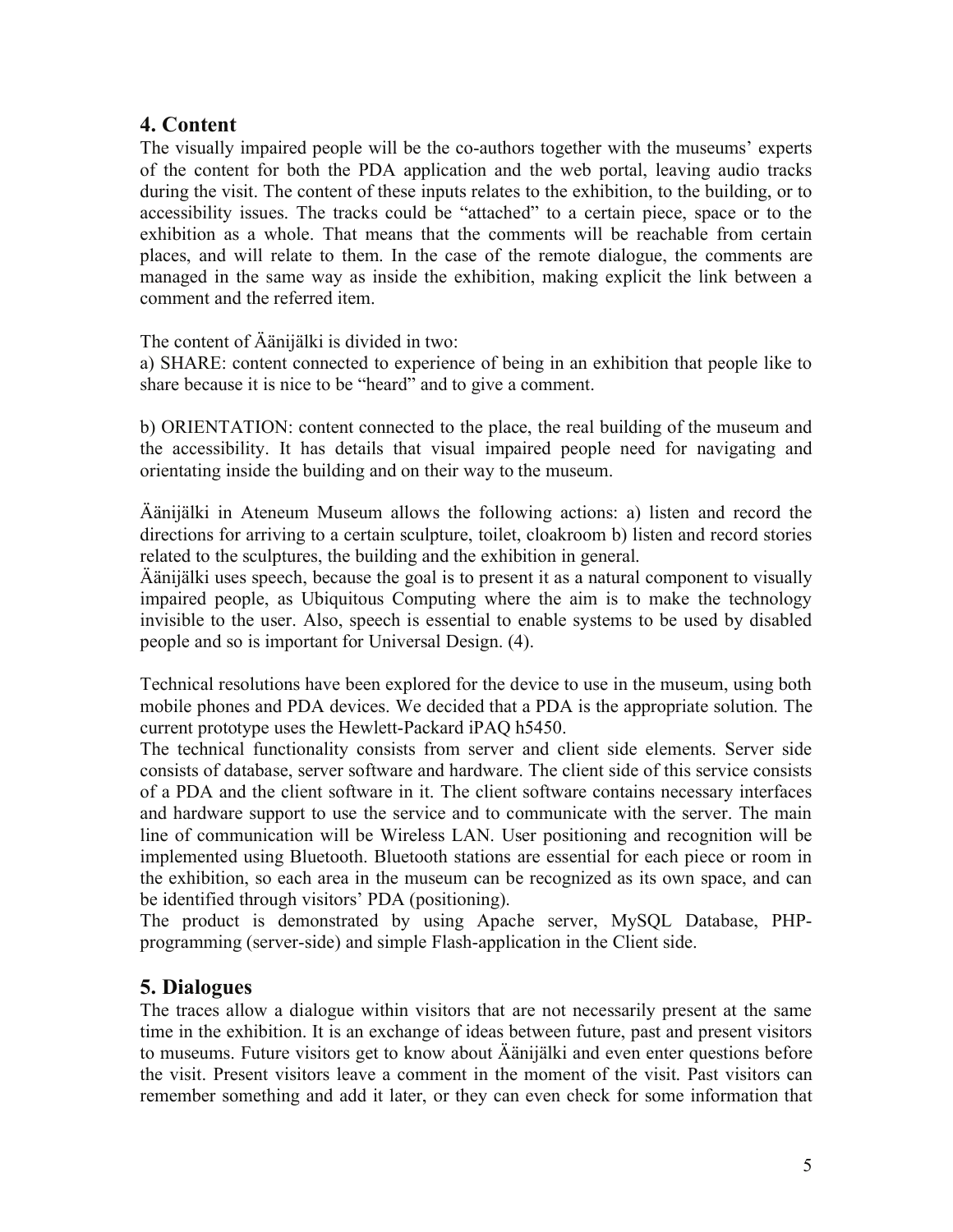was added after. One visitor is able to reach the message left by his friend that was in the exhibition some time ago, or to listen to anonymous comments. Äänijälki provides information about exhibitions, information that is not coming from journalist or expert discourses.

Simultaneously, visitors and pieces in the exhibition open their already existing dialogue by making it audible. Visitors have something in mind in the exhibition, are inspired or provoked by the exhibition. This is why Äänijälki is a social tool that contemplates the human necessity of commenting, criticizing and recommending.

Äänijälki facilitates the communication between the museum, as an institution, and the visitors. Many museums are looking for more visitor-focused ways of approaching their audiences. (5).

The museum institution sends a particular message to visitors using Äänijälki. Visitors can reply leaving feedback to the museum. The message of the institution (which is the message of an expert, with formal language) is complemented with the fresh messages coming from the visitors. Once Äänijälki is implemented, visitors and the museum institution will generate a new understanding of their respective roles.

As Äänijälki allows a dialogue between visitors that are not necessarily present at the same time in the museum, visually impaired persons that normally have problems in meeting by chance (or recognizing that they meet) in a public space could "meet" inside the museum or in the web portal.

Wakary and Evernden, while analysing a case study of an Ambient Intelligent Museum Guide, saw the chance to give form to the intellectual knowledge of the museum staff in addition to the embodied knowledge of the artifacts*.* They wanted to catch the informal and yet engaging delivery of specialized knowledge on behalf of the museum researchers. (6). The difference is that Äänijälki includes all other visitors beside the researchers.

It was evident to Wakary and Evernden that once the artifacts were connected to people, the understanding of these artifacts became deeply connected to all aspects of the museum ecology. The comments from museum researchers came out in the form of storytelling that covered activities related to the artifact, conservation, storage, research and display technologies, meaning and values associated with the artifacts- all situated in specific contexts of time and place. (6)

It has been compared with Wikipedia,<sup>3</sup> because the content is open, and users can modify it. In the case of Äänijälki the content relates to exhibitions, to physical places, or to pieces inside exhibitions. The object themselves, the exhibition and the building by their presences in a certain place affects visitor's comments.

# **6. Conclusions**

 $\overline{a}$ 

There is a need to change museum experiences and convert them to more participative ones, connecting people's comments to the exhibition. The visitors participate creating knowledge in the exhibition and exchanging it with other future visitors. We think that in this way the visit is more active, communicative and engaging.

<sup>3</sup> Wikipedia: http://www.wikipedia.org/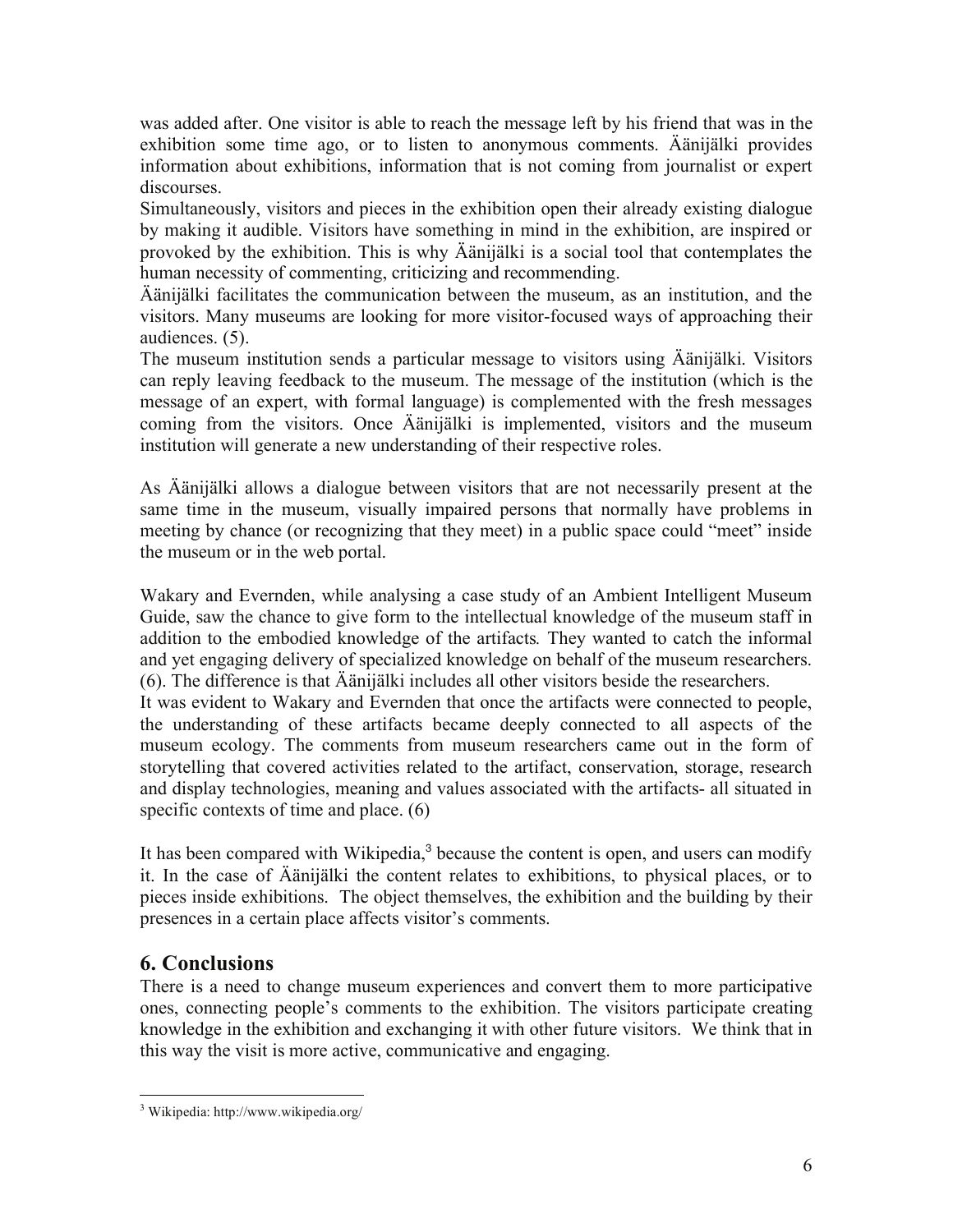The feedback we are gathering in our interviews in museums, while making the content with visually impaired people and in the test sessions, is encouraging.

Äänijälki is a project in the beginning of its development, but we believe that in the future, it can influence the visitors' experience positively.

Opening the dialogue to the visually impaired people is a good way of making the exhibitions more inclusive and engaging by exchanging opinions about the exhibition. In the path of working for this project, we understood the need from the museums to communicate with the visually impaired community, and the need of visually impaired persons to get information about museums.

Silvia and Victor Margolin highlight that the foremost intend of social design is the satisfaction of human needs. Äänijälki tries to enhance quality of life, directed to a specific vulnerable population and can thus be framed into social design. (7)

We share the belief with Ciolfy and Bannon that understanding the concepts of space and place can be beneficial in a project about physical spaces enhanced by technology. Places offer cultural, structural, and social clues that shape the actions of the visitors. (8). Our experience in the Ateneum Museum, a historic and respectful building showing art from the 1750s to the 1960s, might be different from designing for other museums involved in the service. Analysis of this comparison is one of our research concerns while developing Äänijälki.

The main question in Äänijälki is how the insights that people leave in the museum change the experience of being in a museum, enhance the accessibility, and generate a manageable amount of data for remote use.

Other important issues are:

- How could these comments improve visitor's learning about the exhibition? How does Äänijälki generate education added value to the exhibition? How can the museum collect information about the exhibition's theme with Äänijälki?
- In which way Äänijälki influences interactions within visitors in the context of a museum visit? For example: Will the talk of the visitors be organized around the listening activity, or the other way around?
- How to evaluate, classify and perhaps select the content that visitors are leaving in the exhibitions?
- In the case of opening this service to all visitors. How can editing the gathered data be adapted to the practices and processes of museums?
- How effective is Äänijälki for collecting feedback from the visitors?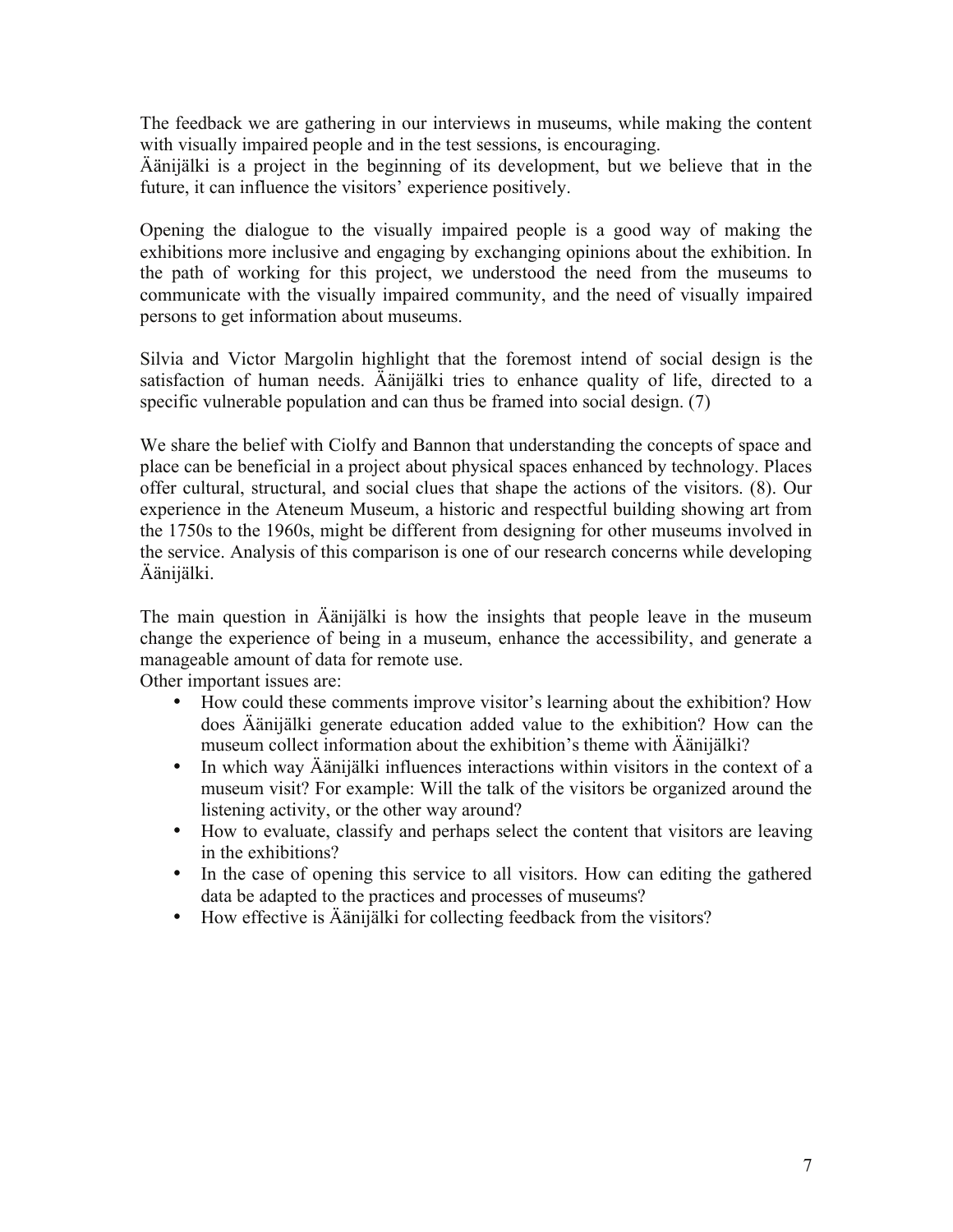

*Fig 1. Figure: Possible directions analyzed in the process* 



*Fig 2,3,4. Figure: Touching the sculptures in Ateneum.* 

### **Acknowledgements**

Äänijälki is an on-going project in the context of Dynamic Visual Design Seminar II in Media Lab, University of Art and Design, Helsinki. Four students are working in it: Arto Kellokoski, Anna Salmi, Timo Londen and Mariana Salgado. The Dynamic Visual Design Seminar was taught by Prof. Lily Diaz-Kommonen and adjunct lecturer Samu Mielonen.

We are grateful for the contributions and collaboration from Erica Othman and Satu Itkonen from Ateneum Museum, all the participants in our visits to museums, and the staff in Media Lab, UIAH.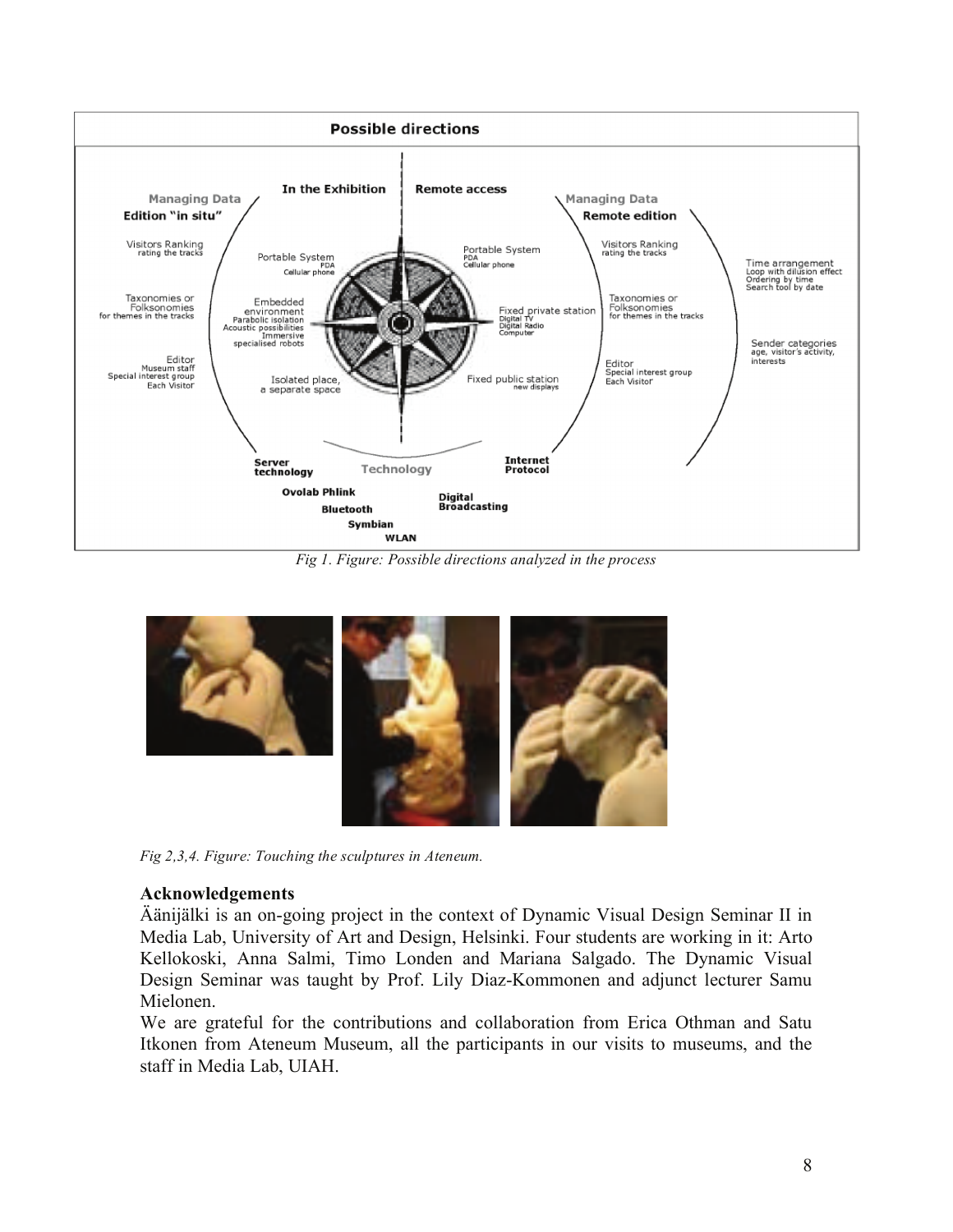### **References**

- (1) Diderot, D. (1951), *Lettre sur les aveugles á l'usage de ceux qui voient.* (Letter on the Blind for the Use of Sight). Spain: Gallimard.
- (2) Diamond Bullet (2002-2004) Usability First, website. http://www.usabilityfirst.com/glossary/main.cgi?function=display\_term&term\_id=105 (consulted in May, 2005)
- (3) Carroll, J. (1999), "Five Reasons for Scenario-Based Design"*.* In IEEE Computer Society. *Proceedings of the 32nd Hawaii International Conference on System Sciences*, Maui January 1999.
- (4) Evett, L. and Tan,Y.K. (2002), "Talk your way round-a speech interface to a virtual museum". *Disability and Rehabilitation.* Taylor and Francis LTD. UK.
- (5) Taxén, G. (2004), "Introducing Participatory Design in Museums". *In the Proceedings Participatory Design Conference, 2004, Toronto, Canada.* Copyright 2004 ACM.
- (6) Wakkary, R. and Evernden, D. (2005), "Museum as Ecology: A Case Study Analysis of an Ambient Intelligent Museum Guide". *In J. Trant and D. Bearman (eds). Museums and the Web 2005: Proceedings, Toronto: Archives and Museum Informatics.*  http://archimuse.com/mw2005/papers/wakkary/wakkary.html (consulted in May 2005)
- (7) Margolin, S. and Margolin, V*.* (2005), "Social Design, Prospects for a New Paradigm"*. In the Press Realese of the Open Lecture in University of Art and Design, Helsinki*.
- (8) Ciolfi, L. and Bannon, L.J. (2004), "Understanding "place" for enhancing the design of interactive environments". In the Technical Report, UL Interaction Design Center. 11-05-04